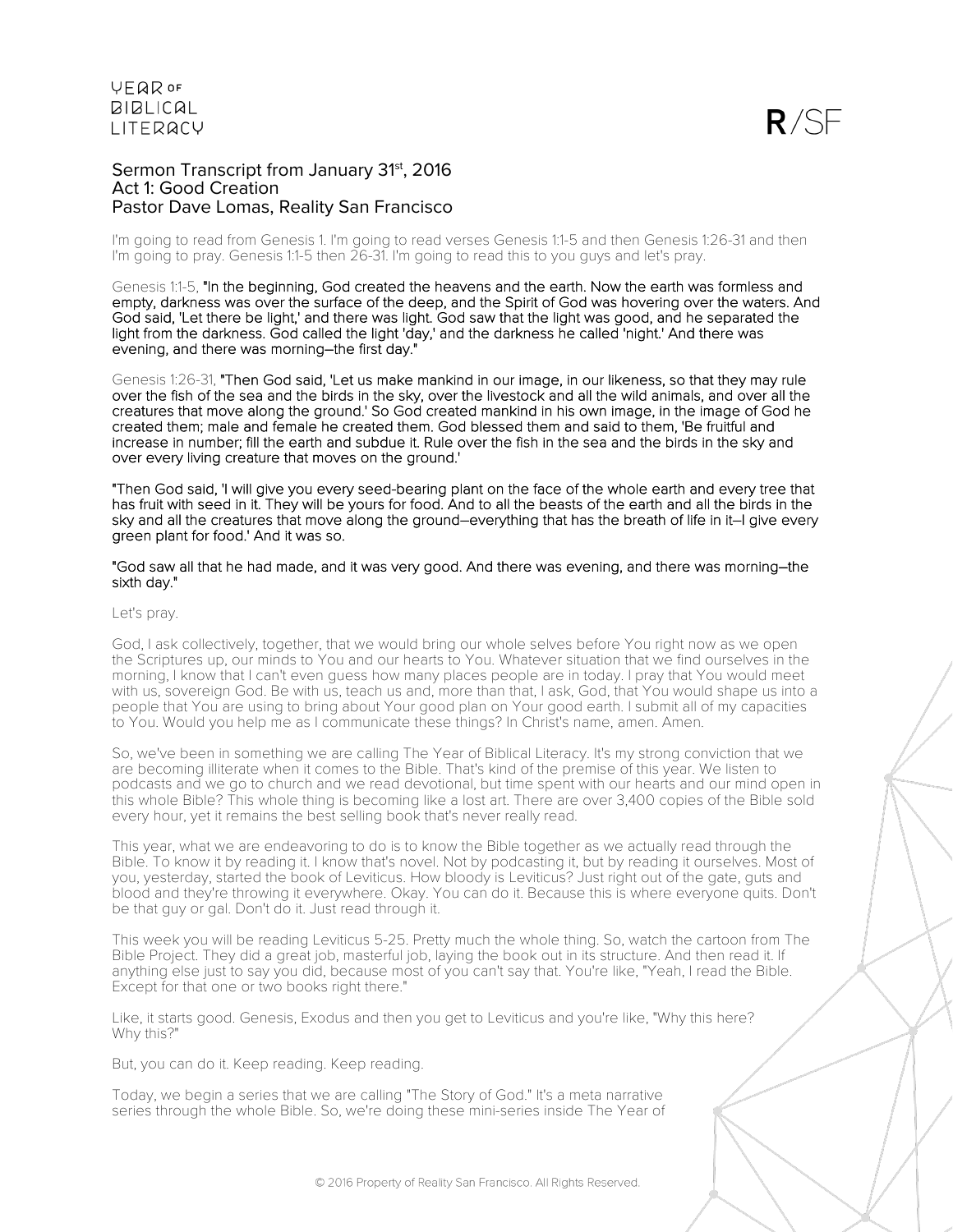

Biblical Literacy throughout the whole year. And today, I want to start this series called "The Story of God." And this series, really, is one of the things that saved this idea, this concept and I think saved my faith. I was having a huge crisis of faith when I was following Jesus after a few years. Actually, even after a few years of ministry. And what I was told was a lot of systematic theology. You look up the topic and then here's all the verses that relate to the topic and you go and form a systematic theology.

That's fine. Whatever. I just don't think it honors the story. And then someone taught me what's called Biblical theology which is this. It's like, "Honor the story as the story unfolds and what's going on in the story and how does it unfold?"

This concept that the Bible is one unified story I think saved my walk with God. Like, saved the fact that I still study the Bible today and cannot wait to keep diving deeper and deeper and deeper into this story. And this is our working definition of the Bible. This is important to know as we start this series. This has been the working definition of our series so far. This is what our last series unpacked:

The Bible is a library of writings that are both divine and human that, together, tell a unified story which leads us to Jesus. The Bible is a library of writings that are both divine and human that, together, tell a unified story which leads us to Jesus.

That "unified story" part is what I want to try to get to through this series and how this unified story leads us to Jesus. It's brilliant that the Bible is one story. It tells one whole story through all these different types of writings, all these different plots and sublets, but it's telling one big story. So, let me give you the big picture of where we're going the next few weeks. But, here's the meta narrative of the Bible on one slide. Here it is. Here's the story of God in five acts:

Act 1: Creation.

Act 2: The Fall.

Not the season "the fall," but like the fall of humanity. Big difference.

Act 3: Israel or The Covenant That God Makes With Abraham to Renew His World, to Restore His World Through This Family.

And that's a very long act, by the way. Most of your Old Testament is that; Act 3.

And then you get Act 4: Jesus: The New Covenant.

That's the Gospels. And then, in that act, is the Church. Us today. We're a part of that ongoing Act 4.

And then, finally, Act 5: The Restoration of All Things or The Very End of the Book of Revelation.

That is the entire story of the Bible, and knowing the story of the Bible is so important on all kinds of different levels. First, this is what we tend to think. I think if you've not been to church that long and you're just new, you probably think this. We tend to think the Bible starts in Genesis 3 and ends in Revelation 20.

Now, you might not know what that means. Let me explain that. What I mean by that is many of us grew up thinking that the Bible was about how humanity sinned and how God is brining judgment on sin and Jesus saves us from that judgment. This is what we think the Bible is about. The Bible is about humanity are sinners and God is judging the world and that Jesus saves us from that coming judgment. So, basically, Genesis 3 is the fall and Revelation 20 is talking about that ultimate judgment on the fallen world.

But, that idea of the Bible is so truncated that I would argue it distorts the entire thing. It flattens it, it ruins the entire story. This last fall, I read a book, a novel, sci-fi – my very first sci-fi novel I've ever read. Don't judge me, but it's just the very first one I've read – called "The Book of Strange New Things." I think I told you about it last year when I was just starting it. It's about a British missionary that is sent to another planet to minister to aliens. It's already setting up to be an awesome book, right? It was such a good read; I mean the story is still working on me today. Like, right now it's still working on me. It's so good.

Anyway, the aliens are called Oasians, because the planet is called Oasis, and they call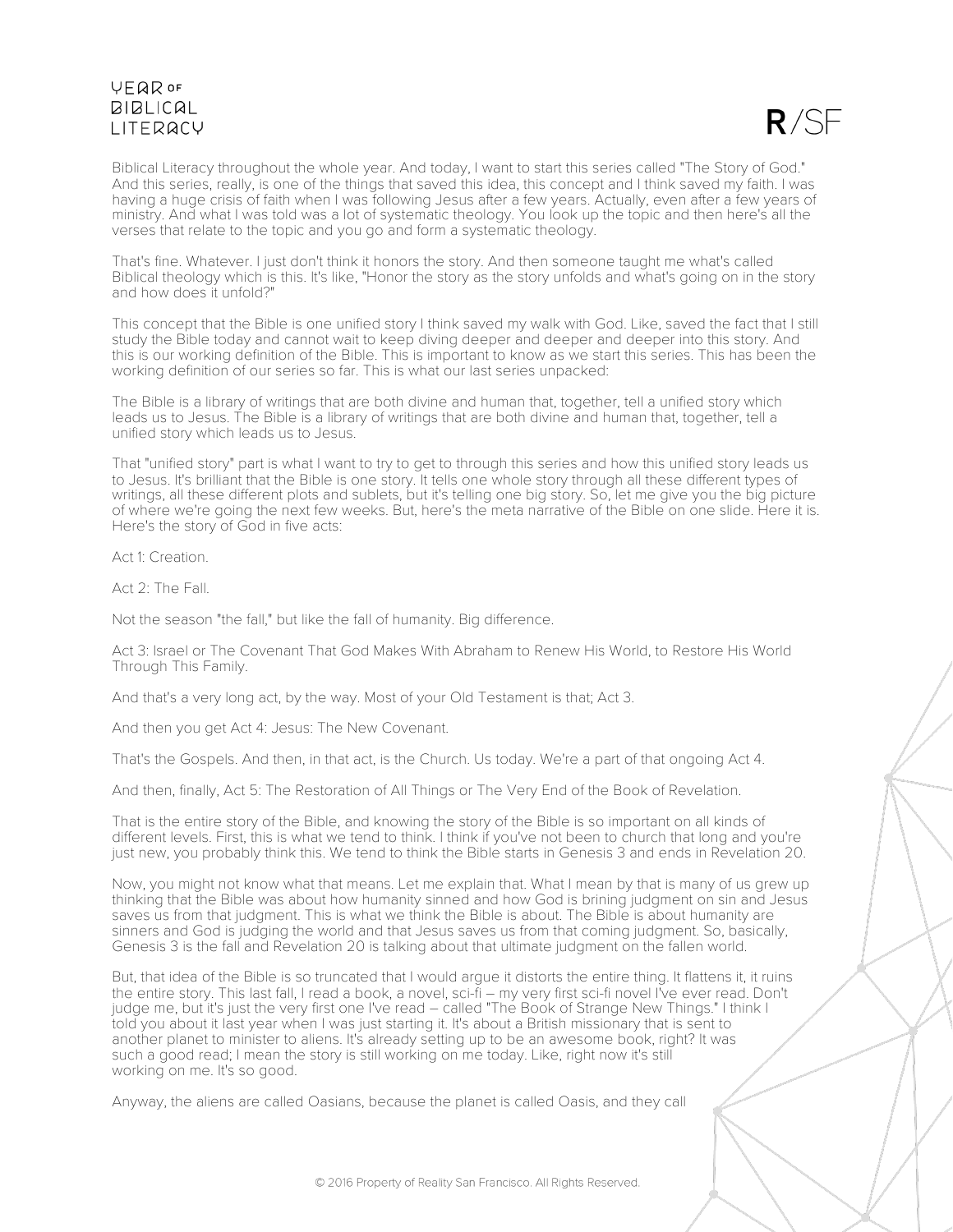

the Bible "The Book of Strange New Things." And the missionary is trying to transliterate the Bible to make sense to them. He's taking these concepts from the Bible and then making it make sense to them. But, to do that, he has to take out all these beautiful metaphors of the Bible. He has to take out "sheep" and "shepherd" and the "ocean" metaphors and all these other things because they don't know what those are.

But, they don't want him to. They tell him not to do it, because he has to transliterate it, he has to flatten the Bible, and they don't want the Bible flattened. They want it unedited. They want the Bible, in all of its "Strange New Thingness." And we are so guilty of trying to flatten the story of God. We flatten it because we just can't digest it. We can't flatten the story because this story is the true story. And, therefore, we have to start where it starts and end where it ends. It does not start with sin and it does not end with judgment. It starts with creation and it ends with new creation. This is so so important.

If you have some truncated, distorted view of the Bible, please get it right right now. It starts with creation and ends with new creation. We sometimes make creation just a backdrop to redemption. That's what we do. We're like, "Oh, yeah. God created some stuff. But, He's trying to judge sin and He's trying to fix everything."

No. It starts with creation. Creation and new creation are what God is up to in the story. So, redemption is a part of a bigger story about God bringing about new creation. Now, what this means is that the Bible cannot be flattened to be about how you are a sinner and going to the bad place unless you try to do some of what this book says so you can go to the good place. That is not what this book is about. That won't do.

This library of books is about God and His good creation and how we were created in His image as partners with God in His good creation and how we went bad and how God is on an intentional mission to restore us and redeem us and how He's after restoring the whole created world and how He accomplished that through Jesus and how we are now new partners with God through Jesus to bring about His redemption and how, one day soon, Jesus will come back Himself to bring about the renewal of all things.

That's the whole Bible, and we cannot flatten it. So, that's one reason why we have to get the whole story. The other reason is this: the larger story of the Bible – that whole narrative that I just said – also sets the context for what the Bible says. And it also sets the context for what the Bible means when it says what the Bible says. Let me try to give you an example. Have you ever walked in on a conversation that's already going and you walked in at the wrong time? And the first thing that you said when you walked in was like, "Whoa. I'm going to need some context here."

That's the first thing you said. Like, you walk in on someone and the first thing that you hear them say is, "So I said, 'You need to put your shirt back on.'"

And you're like, "Whoa. Context. What is happening right now?"

Or you walk in on someone and they're like, "Yeah, so, Kanye West is a god."

You're like, "Whoa. Context."

Or like, "Donald Trump is a Christian."

You're like, "Whoa. Context. I need a lot of context for that one."

That might have to be struck from our podcast. Anyway. When you say certain things you're like, "Okay, I need context."

When you walk in the middle of a conversation on someone and they say something, you need context. This is exactly what happens with the Bible. When we pick out verses out of the Bible and just quote them, it can be like walking in on a conversation where you might have a guess on what's going on, but chances are you don't know what's going on.

For instance, Jesus allows for divorce. You need context. Homosexuality is a sin. I'm going to need more context. If you crave sex, it's better to marry than to burn with the desire to have sex. I'm going to need a lot more context on that one. But, we quote these things. We say these things and we don't fit them and place them into God's story. And this is the problem with most of our flinging the Bible back and forth. For the most part, we don't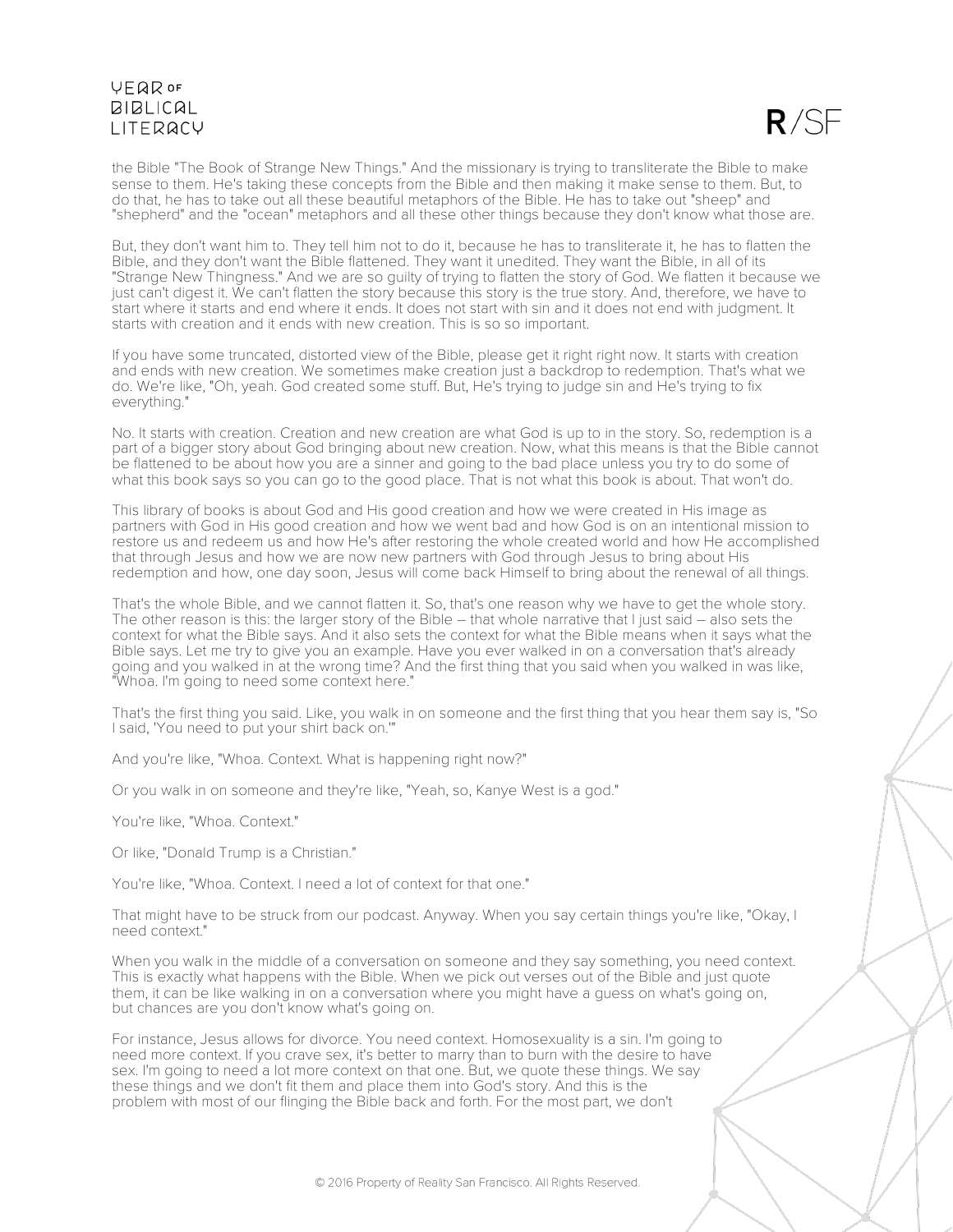

work to gain the needed context to answer these questions rightly. Because you can't start with these questions. You have to start with the story. You have to start with the story.

And, by the way, if I'm tripping you up by saying "story," I mean the true narrative of what God is doing. Is that better? You're like, "Story? It's not a story. It's true."

I know it's true. I wouldn't be up here if it wasn't true, okay? I would be fired a long time ago.

All of this, all of those things that I just said, the Bible actually says those things at some point. But, they are housed in a story. They are housed in a narrative. They are housed in a context. And I'm not just talking about an immediate context, they are housed in a larger context of the story of God and who God is and what His plan is for humanity as we partner with Him to bring about redemption in His good world. The context of the story of God is everything when you study the Bible. You have to know the context. We have to get the story.

So, let's begin with Genesis 1 and 2. What is the story? So, I want to move through three quick quick – I promise it's quick – movements this morning. Three quick movements to tell you how does the story start in Genesis 1 and 2. Three short movements, and they are this:

Genesis 1 and 2 will teach us this is a different kind of story that is answering a different set of questions and is inviting us into a different way to live. So, Genesis 1 and 2. They way that the Bible starts the story, the true story, is a different kind of story answering a different set of questions inviting us into a different way to live.

First, this is a different kind of story. Genesis 1 and 2 is telling a different kind of story. The first thing that we have to confront – and I want you all to confront this. I want you all to think about this for a second. The first thing that we have to confront when we open the Bible is the radical claim that this world is good. That's the first thing that you have to confront. It might not be that radical to us in the modern West, but don't be a snob about this. The world didn't always think like you think today.

The idea that the world is good and that there is goodness in the world was terribly revolutionary when the Bible was being written and collected. You first have to house the story of God in its original context, and the idea that the world was good was revolutionary. Actually, the Biblical idea of goodness of the world and the goodness and the equality of humanity has infused a thinking in most Western people and cultures, regardless of your faith perspective. You can have any kind of faith, but you probably think, if you're a Western person, that the world is good in some way and that humanity is created equal in some way. You can thank the Bible for that.

But, when the Old Testament was first written, this idea was just getting started. They were just trying out this idea in the Bible and it was novel then. We have a few other creation stories around the time Genesis was written. For example: we have an ancient Babylonian creation narrative called the "Enuma Elish" and it's on these clay tablets. Some date the Enuma Elish written before Genesis. Some have it way before Genesis, some people have it right around the same time. Either way, it was the same story world as written in Genesis.

The similarities between these two stories are striking. They both start with watery chaos, Genesis and the Enuma Elish. There are six scenes in the creation story where humanity is created on the sixth day or the sixth scene. But, in the Enuma Elish, the world starts out because the gods are at war. And, as these gods are torn apart limb for limb, parts of the world are created out of the body parts of the wounded gods. When humanity is created, it was an after thought. When all the beaten gods started crying out to Marduk, the king god, "You can't make us your slaves forever, Marduk."

So, Marduk creates, out of the blood and the guts of these fallen gods, these slain gods, humanity, that are charged to the service of the gods forever so the gods could be at ease forever. Humanity was created as slaves to the gods. Now, if you are a ruler in Babylon, and you are seen as a demigod, and you hand your people this story, the Enuma Elish – by the way, they had to read it out loud every New Year. What this is saying about you is that life is short, it's hard and violent and meaningless and you are a slave to the gods, which helps if you're a demigod to hand that out to your servants.

Genesis 1, God takes watery chaos and He orders it, not through war, but through His words. He speaks and it is, and that's the basis – actually, that's the basis of all science. The world can be observed because it was the result of an orderly mind. God says it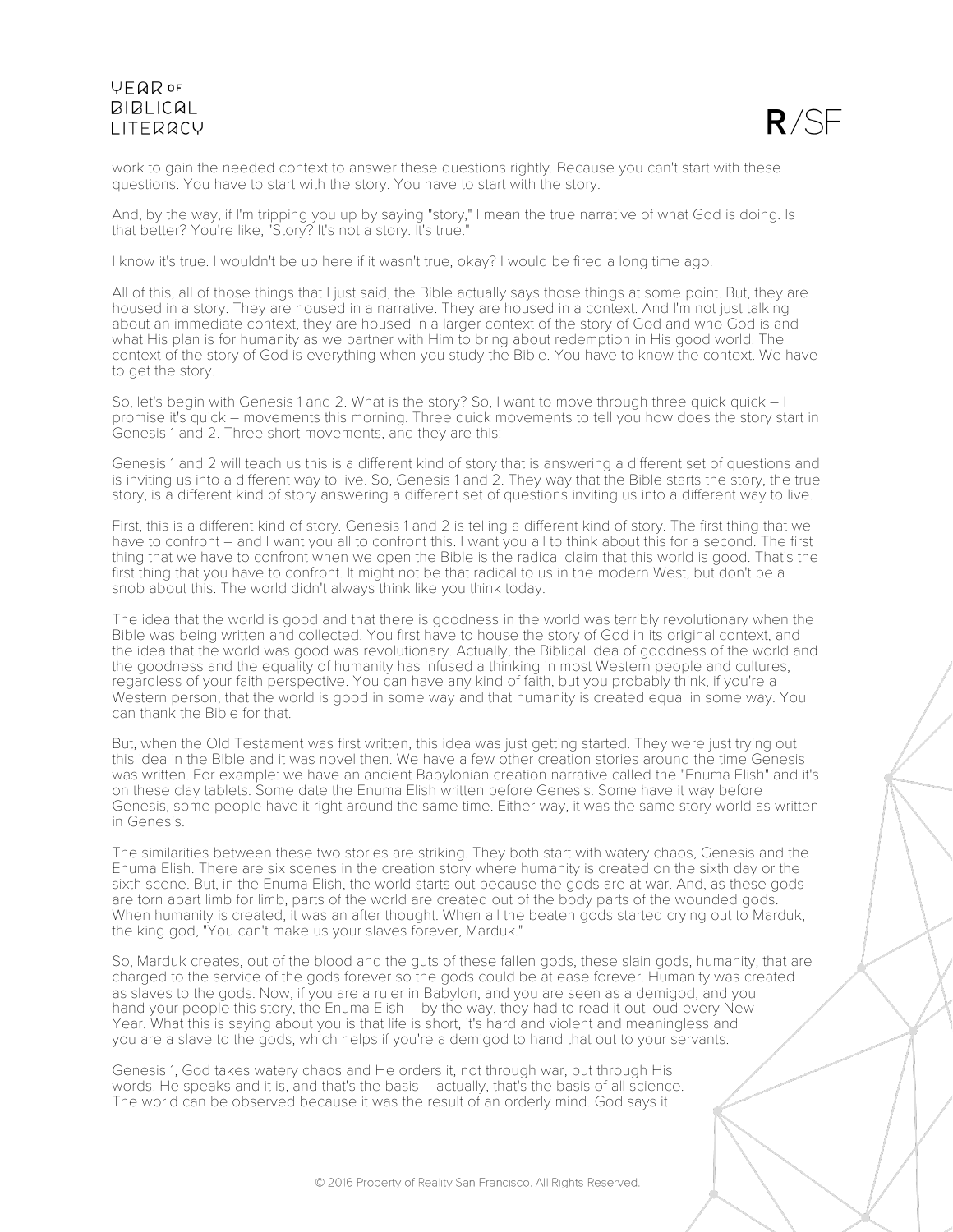# $R/SE$

### and it is.

And the creation is good. Even when the creation story is written about, it's written about in poetry or prose or even people call it an Ode. Like, it's beautiful, it's poetic. Creation is good. The sky is good. The land is good. The Sun is good. The plants are good. The animals are good. And the crowning beauty of God's creation are His image-bearers. Humanity was made equal with each other and made in God's image. We are not slaves of the gods, we are partners with God to carry on God's creative beauty and plan for the world. This is a different kind of story.

And don't think, because you're modern, you're like, "Yeah, we all know that. We all know that the world is good and we're all created equal."

That was not the story world this was written in at all. This was like written as a polemic against that. This is not just a different kind of ancient story; I believe it's a different kind of modern story as well. For the most part, our modern story is adopted from a humanist or an evolutionary story. Now, let me have clarity here. When I say "evolutionist," some of you guys are like, "Oh my gosh. Here it comes."

Listen. Please listen to me. I am not disputing the science that says that complex organisms evolve from simple ones through the process of selection of traits suited for survival. I'm not saying – if you know what that means, by the way, then you're like, "Okay. I'm with you."

That's not what I'm saying. What I'm disputing, because the Bible does, is the worldview that says the whole thing was a blind accident that was done haphazardly. Just this blind, accidental, haphazard thing that happened that is the beauty of everything that you see in another person's eyes, that is the beauty of everything you see in creation, and it was just a giant accident. And I don't even believe that you can make such a claim that would come directly from the science. It's more of a metaphysical interpretation of the data. I don't even think it's what the data is saying.

Francis Collins, a former atheist turned a follower of Jesus, head of the Human Genome Project that mapped human DNA, was appointed by the President as the Director of the National Institutes of Health, had said this:

"I can't imagine how nature, in the case of the universe, could have created itself. The very fact that the universe had a begin implies that someone was able to begin it, and it seems to me that had to be outside of nature."

See, when you adopt an evolutionary worldview, and I'm defining that very narrowly by saying if you think there is not god and we are here by some glorious accident of evolution, the only possible end game for you, if you logically think it through, is Nihilism. Dr. John Dixon writes this:

"An evolutionary worldview may not lead to superstition," – as Enuma Elish did – "but it will lead to relativism because there are no absolute values, only the values you decide to assign to things. It will also lead, if you follow its logic through, to Nihilism, a loss of absolute meaning, because there is no inherent significance to the accidental organisms of the world, only the significance you choose to attach to them."

If you logically carry this through, this is where it leads. So, look at this. In an ancient worldview, where Genesis was written into, you are an after thought to serve the gods. In a modern worldview, you are an accident to do what you wish or to serve your self. The Bible tells a different kind of story. Which leads us to our next point: the Bible tells a different kind of story that is answering a different set of questions.

This one is important. This might frustrate some of you, I know, a bit. But, Genesis 1 and 2 is not answering the "how" question. I know that that saying is not as controversial in this city, but gosh, I am so sick of this. It is just so maddening. Genesis 1 and 2 are not trying to answer the "how" question. Genesis 1 and 2 is not a science book. Genesis is not trying to answer the question "how did God do it?"

The book of Genesis is telling us that He did it, not how. That God created the world. That He created us in His image. That He left us with vocation, calling and purpose. The reason why this is important to know is because, if you come with a different set of questions than the Bible tries to answer, then you are in grave danger of distorting what it's actually trying to do or is actually trying to say.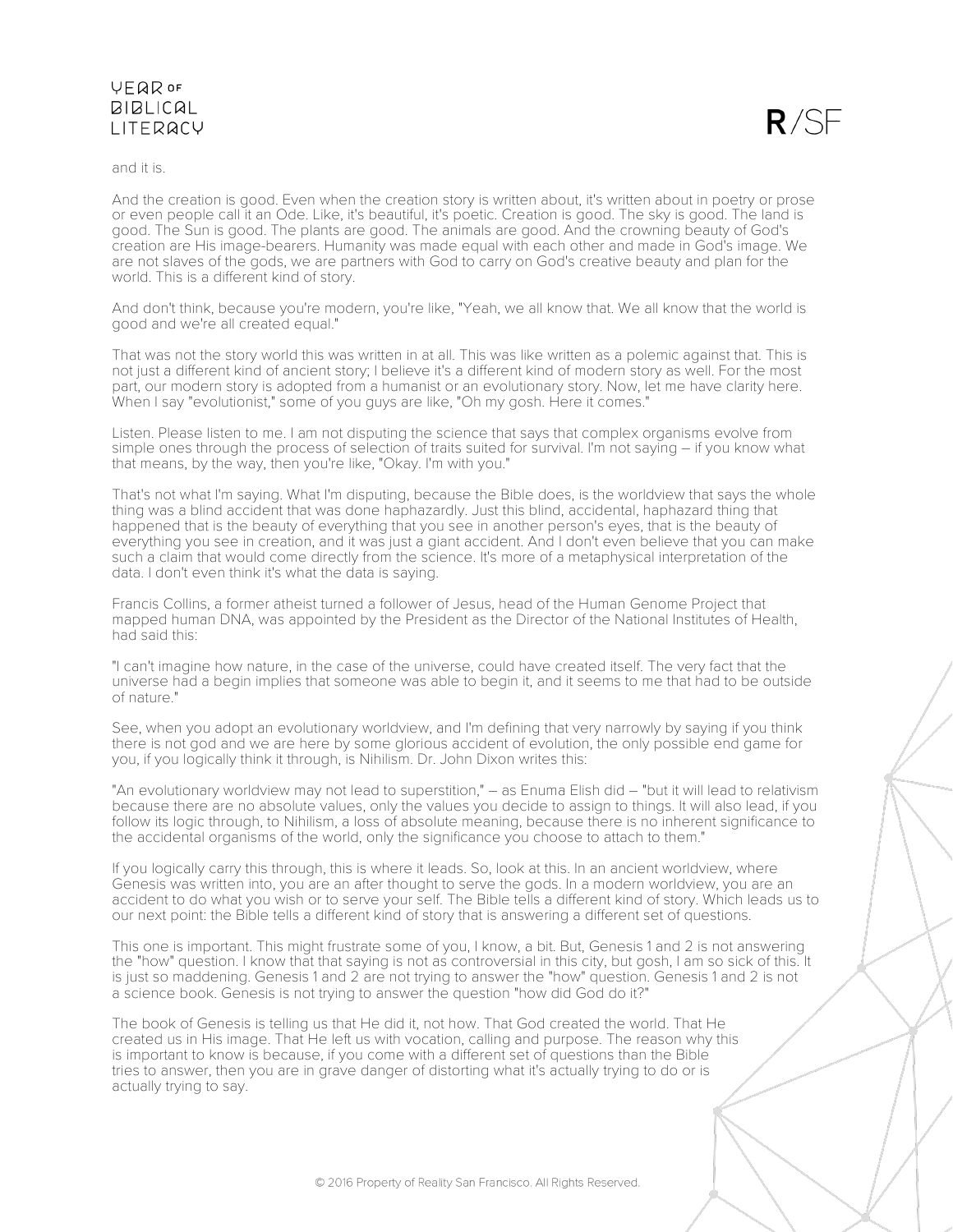

John Walton, who will be speaking in a couple nights, says this in his book "The Lost World of Genesis One:"

"If we try to turn Genesis 1 into an explanation of modern cosmology, we are making the text say something it never said. It is not just a case of adding meaning, it is a case of changing meaning. Since we view the text as authoritative, it is a dangerous thing to change the meaning of the text into something it never intended to say."

Now, this is important. I get really passionate about this because of a couple things. One: so many people walk away from their faith in God because of a "literal reading of Genesis 1." Let me tell you what Genesis 1 literally means. It means God created the world as good and humanity in His image to be good partners in ordering and ruling the world faithfully. That is what it literally means, and it says that literarily.

Listen to last week if you don't know what that means. When you try to make a text answer all these modern questions, at some point you have to stop listening to the communication. You have to. I know why it frustrates me, because I do it and I hate it when I do it. But, I do it to my wife a lot. My wife will tell me a story. My wife likes to tell long stories and I'm more like, "Wait, tell me the thing. Get to the thing really quick. The fact. I need the fact."

She's like, "I'm getting to the fact. So, then the thing..." and then she rabbit trails. I'm like, "I'm lost. I can't do this. This is so hard."

But, she'll do this. She'll walk up to me and she'll start talking about, I don't know, "So, my seatbelt light was on," or something like that.

"I was driving today and my seatbelt light was on."

And then I just start asking all these questions. I'm like, "Wait. Why didn't you have your seatbelt on? I mean, don't you know you buckle your seatbelt before you put it into drive? Why didn't you have it on? You don't drive like that all the time. Were you just rushing somewhere? Did you run a red light?"

I do all these things and she just has this look on her face. She says, "Stop talking and listen to what I'm saying."

"And then there was evening and then there was morning. The first day."

Is that a literal day? Is that a 24-hour day? Does that 'day' mean 'day?' If that 'day' does not mean 'day,' then can anything mean what the Bible says it means?"

Shut up and listen to what He's saying. You're missing the entire point. The entire point. This is why a lot of people just go to university or something and their faith is shredded in five minutes. It doesn't take five minutes to shred all of your data and all the things that you learned in apologetics class in youth ministry. It doesn't take but five minutes to do that. Honor what the author is trying to say. What is He saying? What is He communicating?

Genesis 1 and 2 are worldview claims that every human has asked and every human has the responsibility to answer and to work through. Everyone in this room has the responsibility to work through these answers. You have these questions and you need to work through these answers. Christopher Wright, Cambridge PhD, scholar on the Old Testament, says this:

"The creation narrative provides answers for the two must fundamental questions that all philosophies and religions answer in different ways. Where are we and who are we? That is to say, first, what is this universe in which we find ourselves, where did it come from and why does it exist and is it even real? And then, second, what does it mean to be human? Are we gods or merely animals that have evolved a bit further than the rest? Does human life have any value, meaning and purpose?"

A beautiful exploration of that, by the way, is "The Revenant" if you haven't seen it. Just go watch it. It's a beautiful exploration of this. Anyway, I won't get into that. Sorry. You'll probably watch it and hate it and you'll get mad at me. But, whatever.

So, this is what Genesis 1 and 2 is saying. It's answering these questions. That's what it's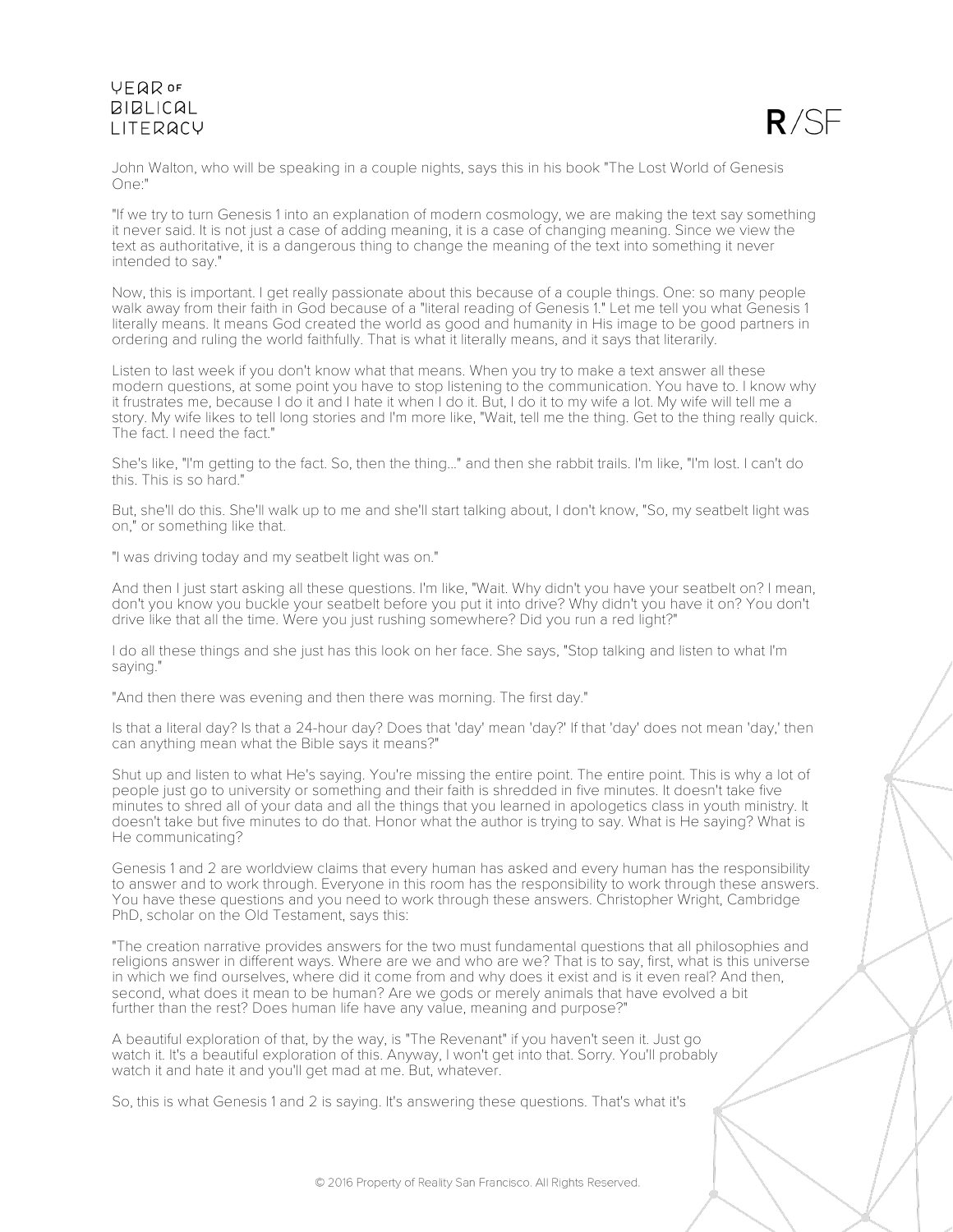

trying to do. Genesis 1 and 2 says, "God created the world from chaos. Out of darkness He created the world and the world that God created is good. It's very good and it's full of meaning and it's full of potential and it's full of beauty. And He brings out of this dark, formless chaos an ordered world, and then He brings a garden out of it.

Now, essential to the story is that there is still some chaos and there is some darkness in God's good world. He created it. Somehow. We're not really told how, but we see it develop further in Genesis 3. But, there is some chaos and there is some darkness still left over. But, the chaos and darkness is ordered. And what we're told is that God wants to keep bringing more order and bringing more beauty into His good world. He wants to keep it going. So, how does He keep it going?

How does God keep the ordering and the beauty going? Answer: what? Humanity.

"Order out of chaos. How do I keep this order going? How do I keep this beauty going? I'll make people in my image and I will task them with creating and ordering the world."

The word the Bible uses is "ruling" the world. Who rules the world? God rules the world. Who rules the world in His stead, in His image? Humanity does. That's what we're supposed to do, and this is where humanity comes in. God places Adam and Eve in a garden in Genesis 2 and tells them to rule as image bearers, to make babies and to bring about the goodness in the good world that God created. To keep spreading His creative goodness. And we are partners. We are not slaves. We are partners, and it is our vocation – that word means "calling" – to rule the world on God's behalf.

But then you get this really strange story in Genesis 2:15-17 where God brings Adam before two trees. One of them is a Tree of Life and one of them is the Tree of the Knowledge of Good and Evil. And then he's told, "Do not eat from the Tree of Good and Evil."

The implications of this will bring us to our last point. This story is inviting us into a different way to live. Why the forbidden tree in the middle of the Garden of Eden? There are so many people that have pontificated and thought deeply about why the Tree of the Knowledge of Good and Evil. But, here's why the tree is there narratively: how will we rule the earth? How will we create? How will we, humanity, bring about beauty and goodness? There are now two options.

Option one: will we trust and submit ourselves to God's knowledge of good and evil? Will we live under the limitations of being human and not God-like? Created in His image, though He is the one true God. Will we do that? Option one? Or, option two: will we see Satanomy and hijack the definition of good and evil for ourselves? Will we say, "God, I don't trust Your definition of good. I'll leave that up to me now. Thank You."

And this is where the narrative hangs. I can't get there, because that's next week. But, I think you know where it ends, by the way. I think you know the rest of the story. But, the reason why I framed this point in the present tense is because I still believe this creation narrative is inviting us into a different way to live today. It's a way of trust. Do you trust God or will you trust God for how He has ordered the world? Will you trust God's ability to give you what you need? Maybe not always what you want, but what you need?

Will you trust His definition of humanity, of partnership, of ruling? I read this quote, great quote, by Christopher Wright this last week. He said:

"We will stand before God for our humanity as much as for our Christianity."

You will stand before God, every one of us, and give an account of how we've been human. "Have you done what I've ordered you to do or I've created you to do? Will you partner with me in caring for this earth to bring about creative beauty and goodness or will you destroy it? Will you destroy it with your rage and jealousy and anger and selfishness and pride, your greed, your lust, your violence? Will you keep destroying the world or will you partner with me?"

Will you trust God? CS Lewis – I'll end here – says that the study of God is an experimental science, but with one caveat. He writes this in one of the best books written of all time, Mere Christianity. He says, "If you are a geologist studying rocks, you have to go find the rocks. They will not come to you."

That's genius, by the way.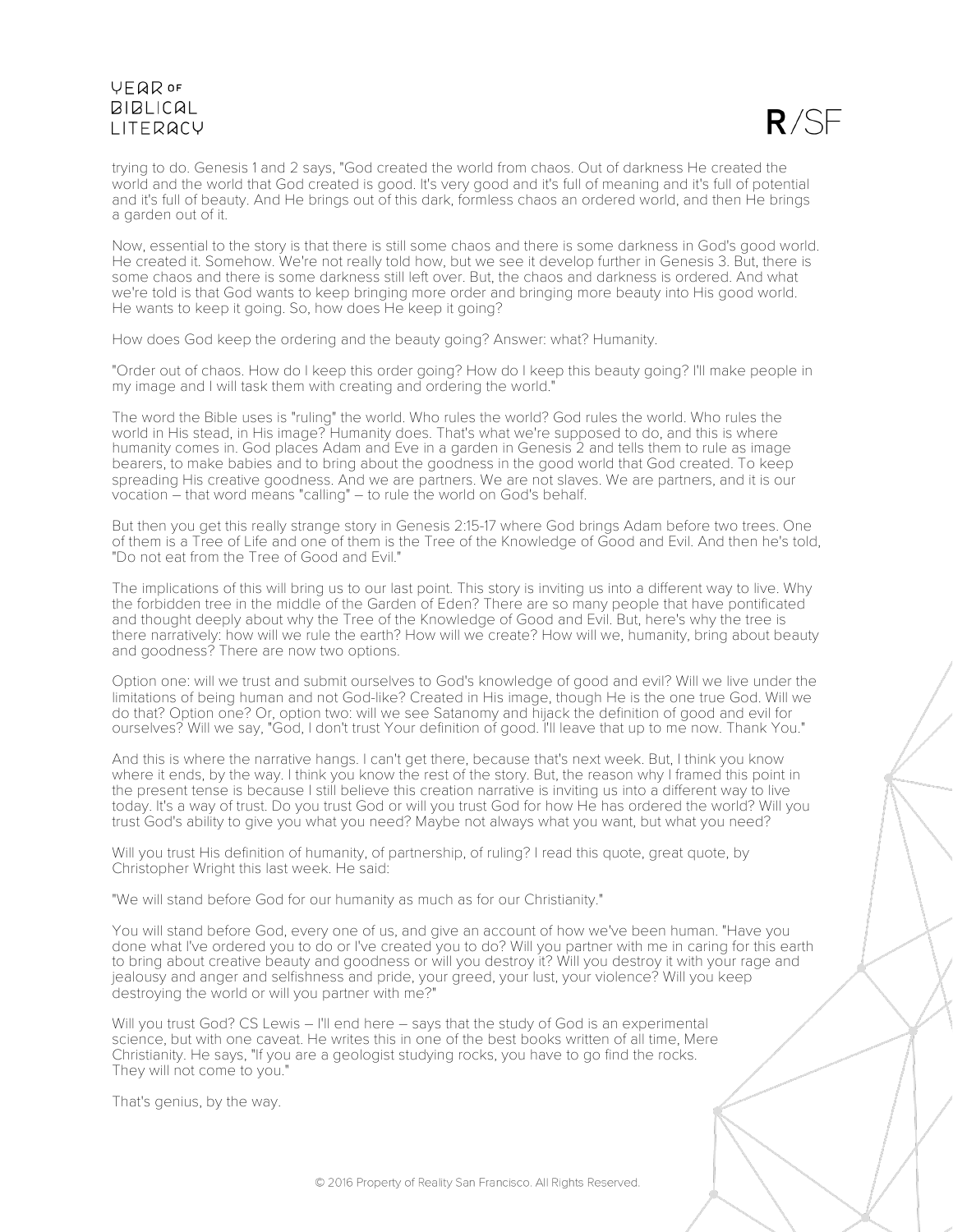

"And if you go to them, they cannot run away. The initiative lies all on your side. They cannot either help or hinder. But, suppose you are a zoologist and you want to take photos of wild animals in their native habitats, that is a bit different from studying rocks. The wild animals will not come to you, but they can run away from you. Unless you keep very quiet, they will. There is beginning to be a tiny little trace on initiative on their side. Now, a stage higher, suppose you want to get to know a human person. If he is determined not to let you, you will not get to know him. You have to win his confidence. In this case, initiative is equally divided. It takes two to make a friendship. When you come to know God, the initiative lies on His side. If He does not show Himself, nothing you do will enable you to find Him."

I don't know if you've been looking for God for a very long time, but God wants to make Himself known. He desires to disclose Himself. The very nature of God we learn from the very opening of the Bible, page one, is that God is a God who communicates. He speaks and it is. He wants to walk with us in the garden in the cool of the day. That is basic, page one or page two stuff. And I told you that Genesis sets out to answer the question "who are we and what kind of world are we living in?"

God has made Himself known and has said that this world is a good world and we are created to live with Him and trust in His good world that this good God created. But, we recognize the brokenness of it. We see it all the time. We see it in our own hearts, we see it as we're reading the Bible throughout the week. We see it in us. There's like a dissonance between where we know we should be and where we are. I think this happens as you're reading the Bible.

You know what you're doing right now? You're doing an experiment of learning a new spiritual habit. All of you that have been reading the Bible, at least trying to do it once a day, you might not realize how little you've opened your mind and heart to God daily over the last few years. You're starting to see that now and you're starting to see, "Oh my gosh. What I'm doing is about the Bible, but it's really about how I'm opening my mind and my heart to God every single day. And, as I do, I'm realizing I'm a lot more sensitive to God now. I see that there's a lot of parts of me that are broken. I see my anger more clearly and I don't know if I like it."

Ignorance is bliss, sometimes, when it comes to spirituality. Like, I didn't know I was doing wrong, but now I know I'm doing wrong. What do I do with that? We've been calling that a big gap. Like, there's this gap between where we know we should be or where we believe that God wants us to be or what we read and where we are. The beauty of the Christian faith is that we get to confess that gap.

We get to, every time we gather, you can do it actually every morning, but there's something profound about us doing it together. We get to confess that gap between where we're at and what God has created us for. It could be as simple as I realized, God, there's this dissonance between the two, there's this gap between the two and I confess that I don't measure up. I want to. I desire that. Would You hear my prayer as I confess my sin and would You cleanse me, would You forgive me of all unrighteousness?

Hebrews 1 says, "In the past God spoke to our ancestors through the prophets at many times and in various ways, but in these last day he has spoken to us by his Son, whom he appointed heir of all things, and through whom also he made the universe. The Son is the radiance of God's glory and the exact representation of his being, sustaining all things by his powerful word. After he had provided purification for sins, he sat down at the right hand of the Majesty in heaven."

And there is is right there. "After he had provided purification for sins." We confess to Christ that gap and Christ is the one who is restoring all things. Our own lives, putting us back together, rightly ordering our loves, rightly ordering our hates, rightly ordering our hurts and our past and our future. Just bringing all of that into order, because a lot of our lives are like Genesis 1:1a. "In the beginning, God created the heavens and the earth, and the earth was formless and void."

That's your life right now. Formless void. Chaotic. God has a way of reordering it; speaking it back into right order through Christ. So, together, we confess sins of not trusting God, for questioning God's goodness, for defining goodness for ourselves and end up, in the process, being more lonely and soulless than before. We can confess that today. And that's what we're going to move into now.

#### Let's pray.

Lord, we want to confess to You – I confess to You, Lord. I'm just a human, God. I'm just